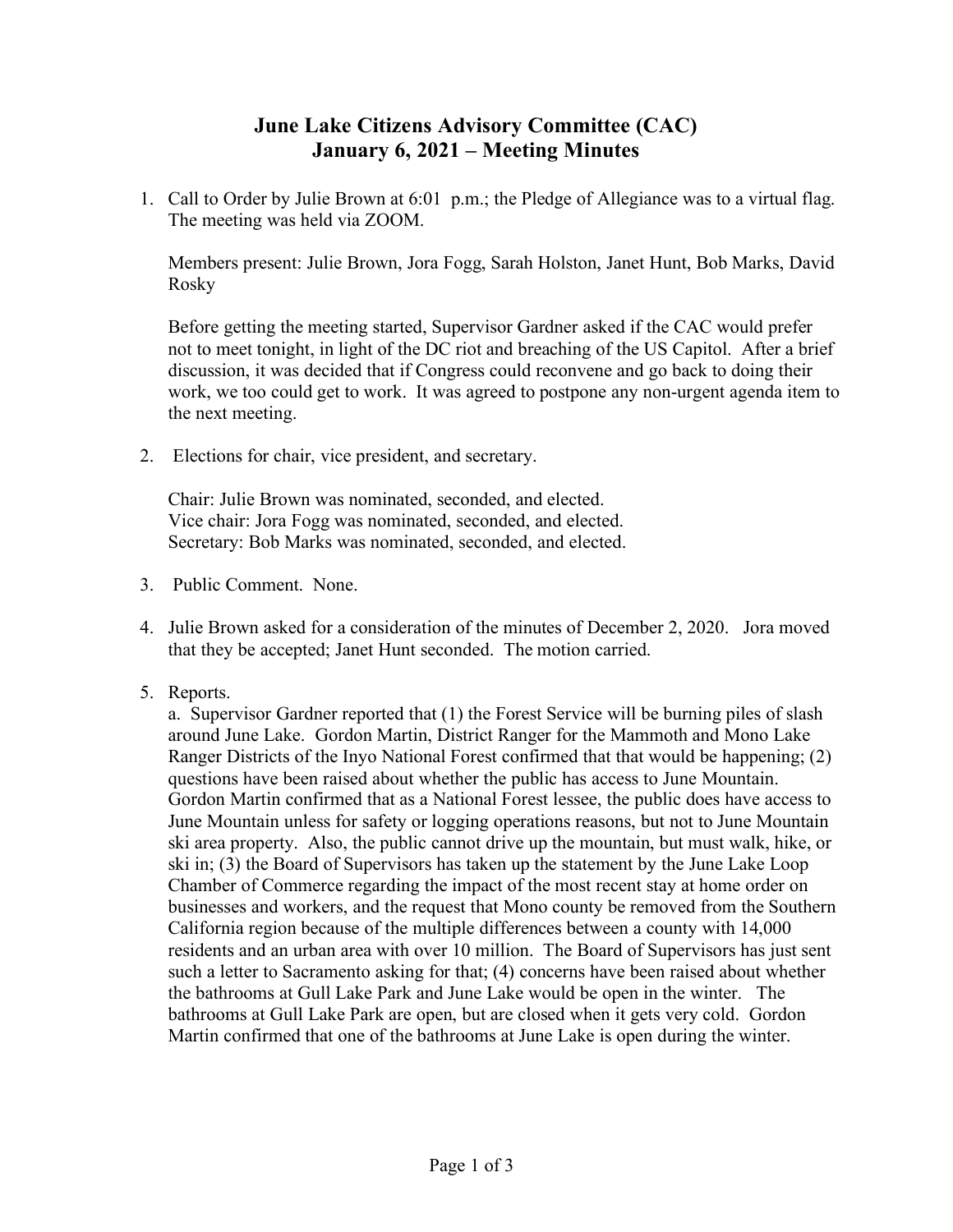- b. Julie Brown reported that June Mountain is now open, but that coverage is thin.
- c. There were no reports from other CAC members.

d. Staff reports: Michael Draper reported (1) that a representative from the California Insurance Commission will be at the Antelope Valley RPAC meeting to discuss homeowners insurance and payment moratorium issues in light of the Mountain View fire; (2) the Planning Commission has approved the June Lake Brewery use modification to have a permanent outdoor service area.

6. Suddenlink

Dave Rosky reported that he had received an update from Suddenlink VP Mike Horton. According to Horton, Mono County is part of general operation to identify areas of substandard performance, and to work plans for improvement. In a major repair, they found and repaired a downed cable in the Peterson Tract, and the Bishop office is open again. They have made investments in call-center response. Covid continues to cause staffing shortages.

Supervisor Gardener added that if he is contacted about Suddenlink service problems, he will pass on Horton's contact information. He also recommended that complaints be registered both with Suddenlink (on their website), and with the California Public Utilities Commission. Bob Marks noted that about two weeks ago he had read posts on the June Lake Loop website complaining about Suddenlink, and asked Dave if he could post some information there about what the CAC has been doing. Bob Marks also asked if there was some way to get CAC agendas and minutes posted in the Post Office.

7. Discussion of Balance Rock beautification

This item will be postponed to the next meeting, but Julie Brown did note that she contacted the PUD and learned that the four pipes standing out of the ground are the PUD's, that they must remain there, but that they can be hidden by landscaping.

8. EV Charging Station Subcommittee

Bob Marks reported that Sarah Holston had volunteered to join him on the subcommittee, and that they have made progress. Bob also said he had been in contact with Joe Blanchard, Director of Facilities for Mono County, and that Joe has been very helpful. He went through the process by which the county reviews and approves capital projects, and that the thoroughness of planning/engineering, and clear and confirmed funding sources, are the highest priorities for being approved.

The first issue that Bob and Sarah have addressed is potential locations for the EVCS at Gull Lake. Sarah said that because Gull Lake Park is heavily used, and that parking is an issue (especially in the summer), we would not want to take any parking spaces for EV charging. With that, she and Bob identified three potential locations, two of which Joe Blanchard agreed were feasible to examine more closely. One is at the trailhead to the Gull Lake loop trail, and the other is near the existing toilets. Each area has issues that would need to be addressed Joe Blanchard suggested that we look first at the toilet area.